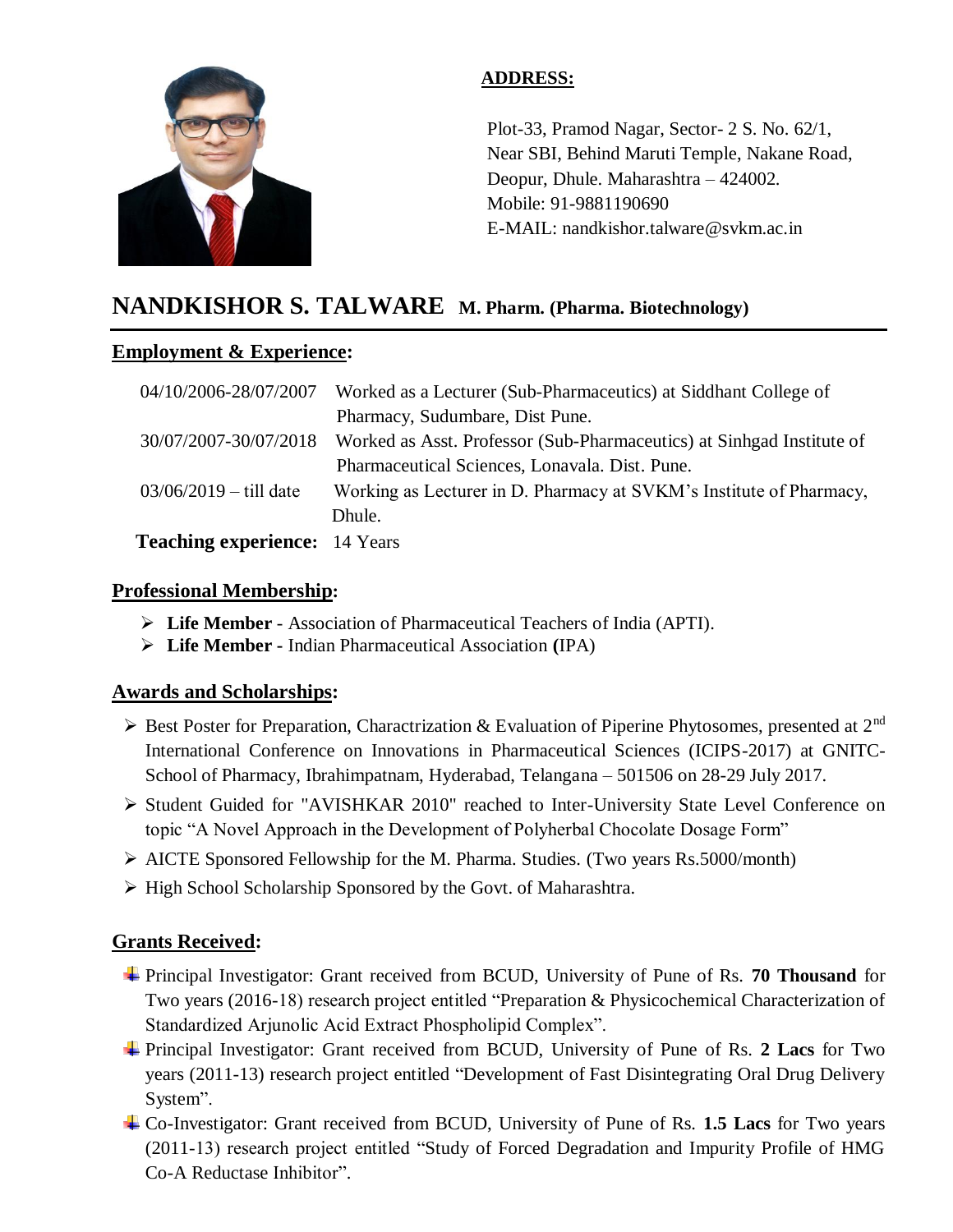Co-Investigator: Grant received from BCUD, University of Pune of Rs. **1.5 Lacs** for Two years (2007-09) research project entitled "Formulation & Evaluation of Polyherbal Formulation".

# **Publications:**

- 1. Design and Characterization of Metformin Nanosuspension by Nanoprecipitation Method; *World Journal of Pharmacy & Pharmaceutical Science,* 2018; 7(9), 738-753.(ISSN 2278 – 4357)
- 2. Recent Approaches in the Development of Phytolipid Complexes as Novel Drug Delivery, *Current Drug Delivery,* 2018; Vol.15, No.6, 755-764. (Bentham Science Publishers, IF:2.5)
- 3. Design and Optimization of Microemulsion Formulation for Topical Delivery of Lornoxicam; *World Journal of Pharmaceutical Research,* 2014; Vol.3, Issue 6, 457-474. (ISSN 2277–7105)
- 4. Development of Fast Disintegrating Tablet of Celecoxib**;** *Int. J. Pharm. Phytopharmacol. Res.*  2013; 2(4), 292-294. (ISBN/ISSN No. 0975 - 4873)
- 5. A Novel Approach in The Development of Polyherbal Chocolate As A Dosage Form; *International Journal of Biological Science And Ayurveda Research,* 2013; Volume-1, Issue-1, Jan 01-05. (ISBN/ISSN No. 2320-4877)
- 6. Formulation and Evaluation of Herbal Sanitizer; *International Journal of Pharm Tech Research,* 2013; Vol.5, No.1, 40-43. (ISBN/ISSN No. 0974-4304)
- *7.* Phytochemical Investigation and Screening of *In-vitro* Anthelmentic Activity of *Plectranthus Amboinicus* Leaves Extracts, *International Journal of Pharmacognosy and Phytochemical Research 2010; 3(2): 35-38. (ISBN/ISSN No. 0975-4873)*

#### **Poster Presentations:** (International – 01, National-03, State - 02)

- 1. Preparation, Charactrization & Evaluation of Piperine Phytosomes, presented at 2nd International Conference on Innovations in Pharmaceutical Sciences (ICIPS-2017) at GNITC-School of Pharmacy, Ibrahimpatnam, Hyderabad, Telangana – 501506 on 28-29 July 2017.
- 2. Natural Excipients: Isolation and Characterization of Tamarind Seed Polysaccharide; presented in Indian Pharmaceutical Congress, held at Chennai during  $7<sup>th</sup> - 9<sup>th</sup>$  Dec. 2012.
- 3. Development & Evaluation of Oro-dispersible tablet of Celecoxib, presented in IPC 2011 held at Banglore.
- 4. Development of Fast Disintegrating Oral Drug Delivery System, presented in Innovation- 2012 at Allard College of Pharmacy, Hinjewadi, Pune.
- 5. In vitro antioxidant activity of combination of aqueous extract of Trigonella foenum-graecum and Garcinia indica, presented in Indian Pharmaceutical Congress- Ahmedabad, Gujrat on 12/12/2009.
- 6. *To study the antioxidant activity of some Indian herbs*, presented in Innovation 2008 at SGRS College of Pharmacy, Saswad, Dist-Pune.

# **Seminars/Workshops/Conferences/FDP/Course/Program Attended:** (15/5/5/2/1/2)

- 1. 2<sup>nd</sup> International Conference on Innovations in Pharmaceutical Sciences (ICIPS-2017) at GNITC-School of Pharmacy, Ibrahimpatnam, Hyderabad, Telangana – 501506 on 28-29 July 2017.
- 2. Savitribai Phule Pune University sponsored Two Days National Level Seminar on "Current Trends & Future Avenues in Pharmaceutical Formulations" held on  $13<sup>th</sup> - 14<sup>th</sup>$  Feb. 2016 at Sinhgad Institute of Pharmaceutical Sciences (SIPS), Lonavala, Dist- Pune.
- 3. Savitribai Phule Pune University sponsored Two Days State Level Seminar on "Natural Product Chemistry: Drug Discovery and Development" held on  $5<sup>th</sup> - 6<sup>th</sup>$  Feb.2016 at SIPS, Lonavala, Dist-Pune.
- 4. Savitribai Phule Pune University sponsored One Day State Level Seminar on "Intellectual Property Rights" held on 4<sup>th</sup> Feb. 2016 at SIPS, Lonavala, Dist-Pune.
- 5. National Conference on "Nanotechnology in Drug Delivery Research: Innovations, Challenges & Opportunities (NCNDDR)-2015" on 16<sup>th</sup>-17<sup>th</sup> Oct. 2015 held at SVKM's NMIMS, Shobhaben Pratapbhai Patel School of Pharmacy & Technology Management, Mumbai.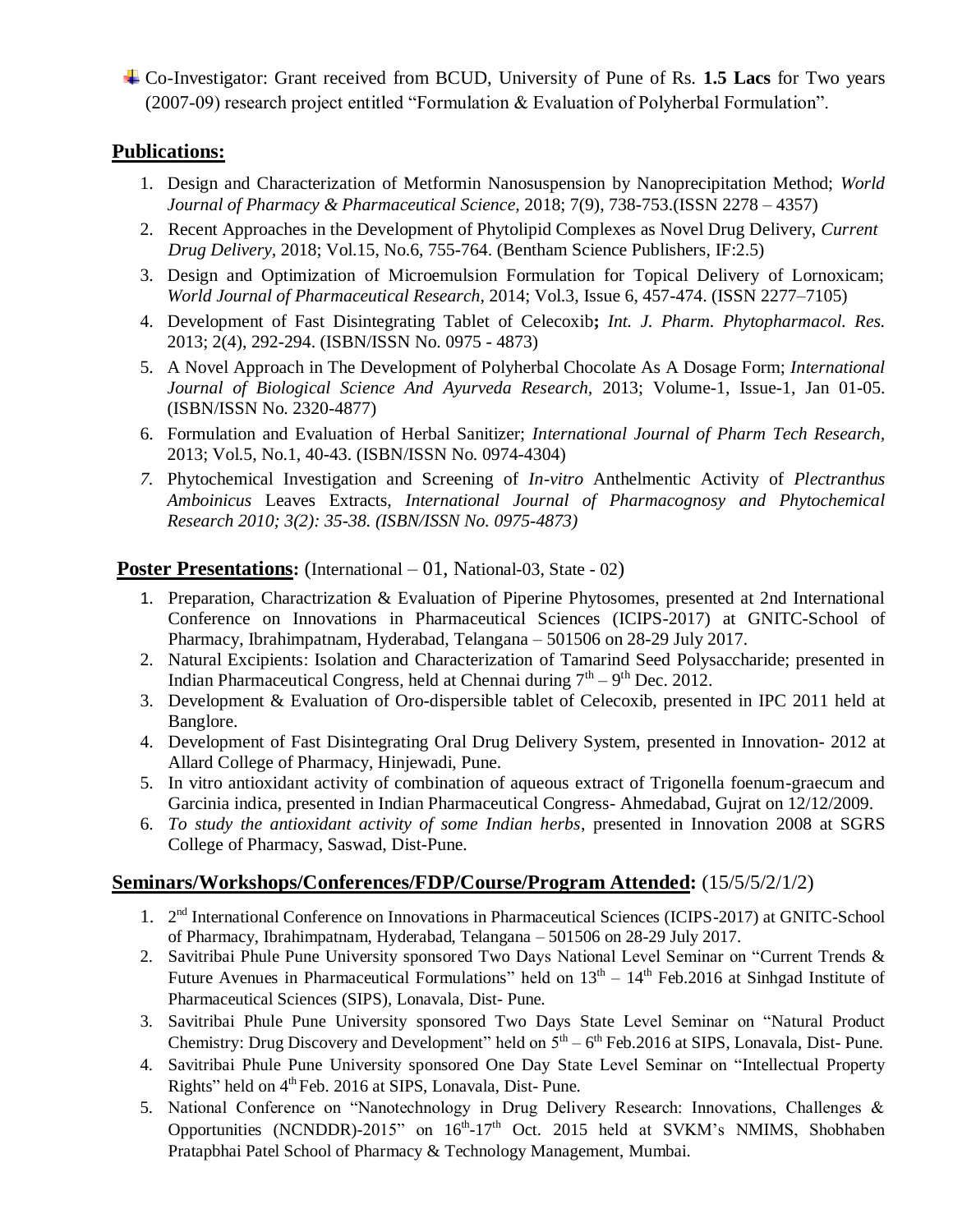- 6. "Syllabus Orientation Programme" of Board of Pharmaceutics, University of Pune for Second year B. Pharm on June 06, 2014 at AISSMS College of Pharmacy, Near RTO Office, Pune.
- 7. Savitribai Phule Pune University sponsored Three Days National Level Seminar on "Structural Elucidation of Bioactive Compounds" held on  $5<sup>th</sup> - 7<sup>th</sup>$  Dec. 2014 at SIPS, Lonavala, Dist-Pune.
- 8. Savitribai Phule Pune University sponsored One Day State Level Seminar on "Interchangeable Biologics: Opportunities and Challenges" held on 11<sup>th</sup> October 2014 at SIPS, Lonavala, Dist- Pune
- 9. University of Pune sponsored Three Days National Level Seminar on "Recent Advances in Complementary and Integrative Medicine" held on  $13<sup>th</sup> - 15<sup>st</sup>$  Dec. 2013 at SIPS, Lonavala, Dist-Pune.
- 10. AICTE sponsored Two Weeks **Faculty Develop. Programme** on "Good Teaching Practices" held from 1<sup>st</sup> July. To 13<sup>th</sup> July 2013 at SKN College of Pharmacy, Kondhwa (Bk.) Pune.
- 11. Innovation-2013, Regional conference for University of Pune Teachers, held on 17<sup>th</sup>-18<sup>th</sup> Apr. 2013 at Amrutvahini College of Pharmacy, Sangamner, Dist.-Nashik.
- 12. University of Pune sponsored One Day State Level Seminar on "QbD: Risk Based Holistic and Proactive Approach for Drug Product Development" held on 23<sup>rd</sup> Mar.2013 at SIPS, Lonavala.
- 13. University of Pune sponsored Three Days National Level Workshop on "Pharmaceutical Medicinal & Organic Chemistry from Teachers Perspective" held on  $20^{th} - 21^{st}$  Mar. 2013 at SIPS, Lonavala.
- 14. University of Pune sponsored Two Days State Level Workshop on "Industrial Applications of In-Vitro In-Vivo Correlation (IVIVC)" held on 10<sup>th</sup> -11<sup>th</sup> Mar.2012 SIPS, Lonavala, Dist-Pune.
- 15. University of Pune sponsored Three Days National Level Workshop on "Applications of Statistics in Designing Pharmaceutical Experiments" held on 2<sup>nd</sup>-4<sup>th</sup> Mar.2012 at SIPS, Lonavala, Dist- Pune.
- 16. Innovation-2012, Regional conference for Pune University Teachers, held on 18<sup>th</sup>-19<sup>th</sup> Mar. 2012 at Allard College of Pharmacy, Hinjewadi, Pune.
- 17. AICTE sponsored Two Weeks **Staff Development Programme** on "Novel Drug Delivery Systems-Past-Present-Future" held from 19<sup>th</sup> Sep. to1<sup>st</sup> Oct. 2011 at Sinhgad College of Pharmacy, Vadgaon (Bk.) Pune.
- 18. Workshop on Problem Based Learning, held on  $27<sup>th</sup> 28<sup>th</sup>$  May, 2011, at STES's SIPS, Lonavala, Dist-Pune.
- 19. One-day seminar on "Frontiers in Discovery & Development of Phytopharmace euticals", held on  $11<sup>th</sup>$ Dec. 2010 at SIPS, Lonavala.
- 20. Two Days workshop on "Teaching Skills in Physical Pharmacy" on 4<sup>th</sup>-5<sup>th</sup> Dec.2010 at NMiMS School of Pharmacy & Technology Management, Shirpur, Dist- Dhule.
- 21. Innovation-2010, Regional conference for Pune University Teachers, held on 28<sup>th</sup>-29<sup>th</sup> Oct.2010 at Amrutvahini College of Pharmacy, Sangamner, Dist-Nashik.
- 22. Short Term course entitled "Application of Advanced Analytical Techniques in Pharmaceutical Analysis & Drug Research" from  $12<sup>th</sup>$  -18<sup>th</sup> July 2010 at SIPS, Lonavala, Dist- Pune.
- 23. Two-day state level seminar on "New Vistas & Avenues in Discovery, Development & Delivery of Pharmaceuticals", SIPS, Lonavala, 9<sup>th</sup> –10<sup>th</sup> Jan. 2010.
- 24.  $61<sup>st</sup>$  Indian Pharmaceutical Congress  $11<sup>th</sup> 13<sup>th</sup>$  Dec. 2009; Ahmedabad, Gujrat
- 25. Innovation-2008, Regional conference for Pune University Teachers, held on 5<sup>th</sup> -6<sup>th</sup> Jan 2009 at SGRS College of Pharmacy, Saswad, Dist-Pune.
- 26. University of Pune Sponsored Two Days State Level Seminar on "Advances in Pharmaceutical Chemistry & Pharmacological Approaches in Drug Discovery" on Jan  $17<sup>th</sup>$  -18<sup>th</sup>, 2009 at SIPS, Lonavala.
- 27. University of Pune Sponsored One Days State Level Seminar on "Genomics and Proteomics" on Dec 12<sup>th</sup> 2007 at MMM College of Pharmacy, Kalewadi, Pune.
- 28. National Seminar on "Novel Drug Delivery System" on March 2<sup>nd</sup>-3<sup>rd</sup> 2007 at Pimpri, Pune.
- 29. "Syllabus Orientation Programme" of Board of Pharmaceutics, University of Pune for final year B. Pharm on Feb 06, 2007 at Saswad, Dist-Pune.
- 30. A National Seminar on "Clinical Research: Current Status & Future Prospectus" on Jan 6-7, 2007 at Umrakh, Dist-Surat. (Gujrat).